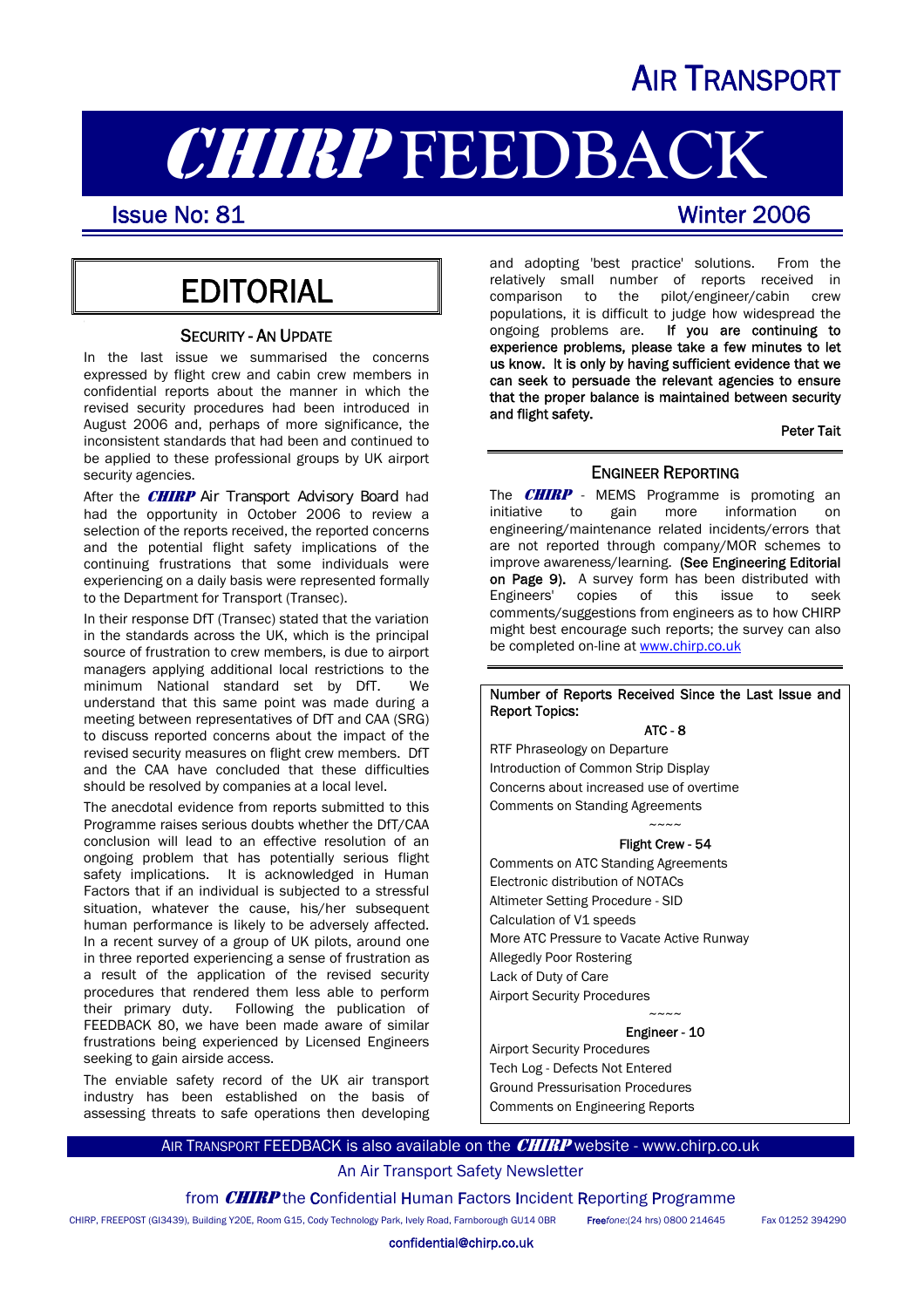#### WHAT'S IN THIS ISSUE?

| Page                                           |
|------------------------------------------------|
| <b>ATC REPORTS</b>                             |
|                                                |
|                                                |
|                                                |
|                                                |
|                                                |
| <b>FLIGHT CREW REPORTS</b>                     |
|                                                |
|                                                |
|                                                |
|                                                |
| VHF Interference - Some Additional Thoughts  6 |
|                                                |
|                                                |
|                                                |
|                                                |
|                                                |
|                                                |
|                                                |
| <b>CABIN CREW REPORTS</b>                      |
|                                                |
| <b>ENGINEER REPORTS</b>                        |
|                                                |
|                                                |
| Engine Running - Safety Provisions  11         |
| Ground Pressurisation Maintenance Checks 11    |
|                                                |
|                                                |

# **CONTACT US**<br>Peter Tait Director

| Peter Tait   | <b>Director</b><br><b>Flight Crew/ATC Reports</b> |
|--------------|---------------------------------------------------|
| Mick Skinner | <b>Deputy Director (Engineering)</b>              |

 Maintenance/Engineer Reports Kirsty Arnold Cabin Crew Programme Manager

 Circulation/Administration Cabin Crew Reports  $-00<sub>2</sub>$ 

**CHIRP** FREEPOST (GI3439) [no st Building Y20E, Room G15 Cody Technology Park Ively Road Farnborough GU14 0BR, UK

**Free**fone (UK only): 0800 214645 or<br>
Telephone: +44 (0) 1252 395013 Telephone: +44 (0) 1252 395013 Fax: +44 (0) 1252 394290 (secure)<br>E-mail: confidential@chirp.co.uk [confidential@chirp.co.uk](mailto:confidential@chirp.co.uk)

#### REPRODUCTION OF FEEDBACK

**CHIRP**® reports are published as a contribution to safety in the aviation industry. Extracts may be published without specific permission, providing that the source is duly acknowledged.

FEEDBACK is published quarterly and is circulated to UK licensed pilots, air traffic control officers and maintenance engineers.

Registered in England No: 3253764 Registered Charity: 1058262

## ATC REPORTS

#### Most Frequent ATC Issues Received 12 Months to December 2006



| <b>Communications - External</b>                    |
|-----------------------------------------------------|
| (Pilots)                                            |
| <b>Procedures</b>                                   |
| (Use by Others, Adequacy, Use By Reporter, Lack of) |
| <b>Handling/Operation</b>                           |
| (Operation of Equipment, Airmanship)                |
| <b>Company Policies</b>                             |
| (Operational, Safety Reporting)                     |
| Duty                                                |
| (Length, Rest)                                      |
| <b>Resources</b>                                    |
| (Manpower/Personnel                                 |
| <b>Air Traffic Management</b>                       |
| (Separation)                                        |
| <b>Documentation</b>                                |
| (Suitability/Adequacy)                              |
| <b>Training</b>                                     |
| (Technique, Adequacy, Examination/Assessment)       |
| <b>Relationship Management</b>                      |
| (Managers, Team/Shift/Watch)                        |
|                                                     |

#### CLIMB CLEARANCES

Report Text: I am an approach radar controller at a regional airport outside CAS. I am aware that, on a number of occasions, pilots in receipt of an airways joining clearance, which had been delivered and readback correctly, have called the area centre climbing to a level above their cleared level. The common factors in these occurrences were:

- a) The airways clearance has contained an initial level followed by an instruction to "Climb to FL … with radar".
- b) The pilots' first language was not English.
- c) The first call to the area centre was climbing to the 'Climb with radar level' rather than the initial level.

We counter the possibility of this error occurring by repeating the initial level prior to transferring to the area frequency. I think it would be simpler for the airways clearance to only contain one (initial) level; it would reduce R/T and eliminate the cause of the problem. Do other units like us suffer similar problems?

**CHIRP** Comment: Although the Manual of Air Traffic Services - Part 1 permits the phrase "Climb to FL ## when instructed by Radar" (not that quoted above), this instruction is not normally used by ATCOs at major UK airfields.

**CHIRP** AIR TRANSPORT FEEDBACK 81 - Page 2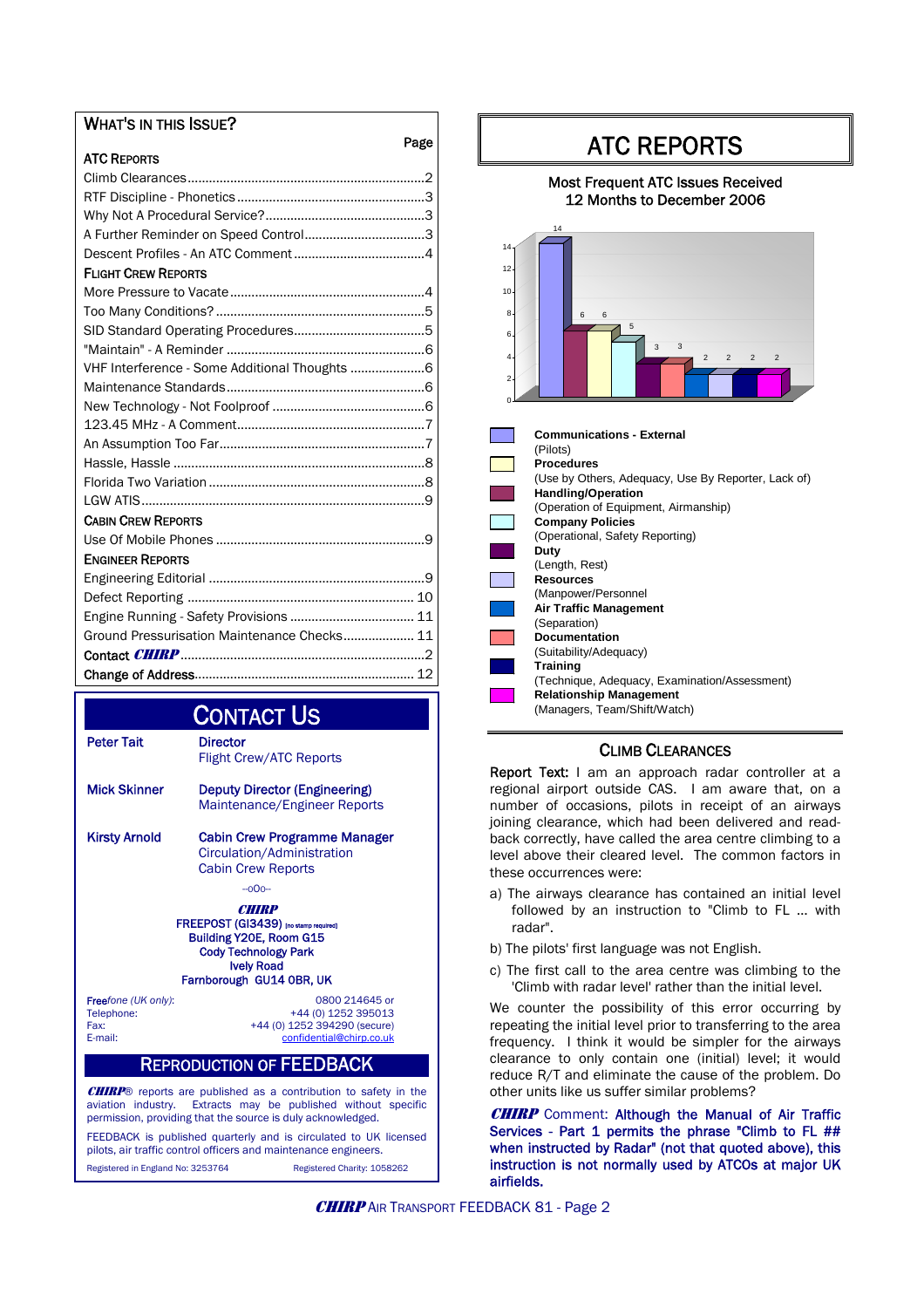Our enquiries would suggest that it is good practice to issue only the first cleared altitude/flight level in the ATC airways clearance instruction, with further climb clearance issued following transfer to Approach/Area Control.

#### RTF DISCIPLINE - PHONETICS

**CHIRP** Narrative: We published an item in FEEDBACK 79 titled "A Further Word on RTF Discipline" in which the reporter commented on the infrequent use of phonetics; this prompted a number of comments similar to the following:

Report Text: I agree with your correspondent's points about the speed of delivery and the avoidance of colloquialisms, but wonder about his comments on the pronunciation of numbers. Yes, numerals should be pronounced correctly (it's "one zero", not "ten", etc) and clearly and distinctly, but I would query his comment about the function of phonetic pronunciation.

The phonetic pronunciation is copied directly from ICAO and, surely, is published by that body to indicate the approximate normal pronunciation for non-English speakers? There is no suggestion that we have to pronounce various words in a rather strange Dalek-type fashion just for RTF use.

What do the phonetics WUN or TOO contribute to an English-speaker's understanding of the correct pronunciation of "one" or "two" on the RTF? To a non-English speaker, however, it will make all the difference from being totally unintelligible! Similarly, "five", "nine" would be pronounced quite differently by a Spaniard or Italian, and many languages do not include the English "th" as in "three", hence its approximation as TREE.

**CHIRP** Comment: The use of phonetics for the transmission of numbers is most important even in cases where both the issuer and the recipient are natural English speakers. A NATS analysis of RTF confusion occurrences shows that 17% were between the numbers "two" and "three".

It is also worth noting that the level of background noise on a flight deck can vary considerably depending on the type of aircraft and the headset used; this can adversely affect the clarity of incoming RTF messages.

#### WHY NOT A PROCEDURAL SERVICE?

Report Text: ABC123 was given an Advisory Route (ADR) clearance by myself; the aircraft departed and transferred to ### (Military) Radar.

During a subsequent co-ordination call I heard in the background that ABC123 wished to stop climb at FL65. ### Radar granted this request as the Delegated Controlling Authority for the ADR in that section. ### Radar advised the pilot that service may have to be reduced to a Flight Information Service due to lack of radar cover. This type of service is not appropriate for a participating flight on an ADR. Outside radar cover area a procedural service would appear to be more appropriate. (Aircraft in Class 'F' Airspace and not 'G'). A recent AAIB bulletin (7/2006) described an incident in which the same level of service had been offered to the aircraft involved.

As a civil ATCO providing an Approach Control Service in Class 'F' and 'G' Airspace, I must provide a separation service to participating IFR flights in Class 'F' Airspace. Flight information is NOT a separation service, so why the difference between civil and military? There may be quality as well as safety issues here.

CHIRP Comment: Military ATCOs provide an IFR separation service whenever practical; however, military radar coverage is not complete and military ATCOs are not trained to provide procedural separation. Thus, in cases where there is no radar contact or contact is intermittent due to height/range, a Flight Information Service is the only option.

The alignment of civil/military ATS provision is one of the issues identified in the Air Traffic Services Outside Controlled Airspace [ATSOCAS] review; the recommendations of the ATSOCAS Working Group are expected to be published for consultation in 2007.

#### A FURTHER REMINDER ON SPEED CONTROL

**Report Text:** I was acting as Director with extremely challenging southerly crosswinds affecting the final approach (40kts at 3-4000ft). So it's a challenge sorting out the spacing. You guys want minimal delays; our lot want slightly larger than minimum gaps; I want to go home!!

However, I like a challenge and am working with a very attractive colleague, so here I am fighting to achieve the necessary spacing; already I've had several aircraft that I know have altered their speed from that assigned.

ABC123 is on final at about 8-10 nm and I enquire:-

"ABC123 confirm you are still at 180kts (assigned speed ….. I'm sure I did this for a purpose!)

ABC123: "We're 160kts reducing - pause - do you want us to maintain 180kts?"

"I DID, but since you haven't bothered; not below 160kts to 4DME!!"

I immediately slow the traffic following, to maintain the eroding spacing. I don't mind altering speed at all, particularly in these conditions - but please TELL ME FIRST.

The …"do you want us to MAINTAIN 180kts?" question quite befuddles me! YES, that's why I gave it! You guys stick to heading instructions (you ask to change them e.g. for weather) so how come speed gets left out? The response "Yes, I DID want you to maintain 180Kts; did you want me to bother about separation?" springs to mind!

ABC123 was by no means the first and certainly won't be the last - but if we could just think about speed CONTROL (spot the word CONTROL), it will help!

**CHIRP** Comment: Speed control is one of the principal separation tools for ATC in the management of approach sequencing, not only at the major UK airports but also, as traffic levels rise, at UK regional airports. It is essential that pilots comply with ATC speed instructions and request a speed reduction before doing so.

Some major UK ATSUs now have a Mode S capability that permits the indicated airspeed of suitably equipped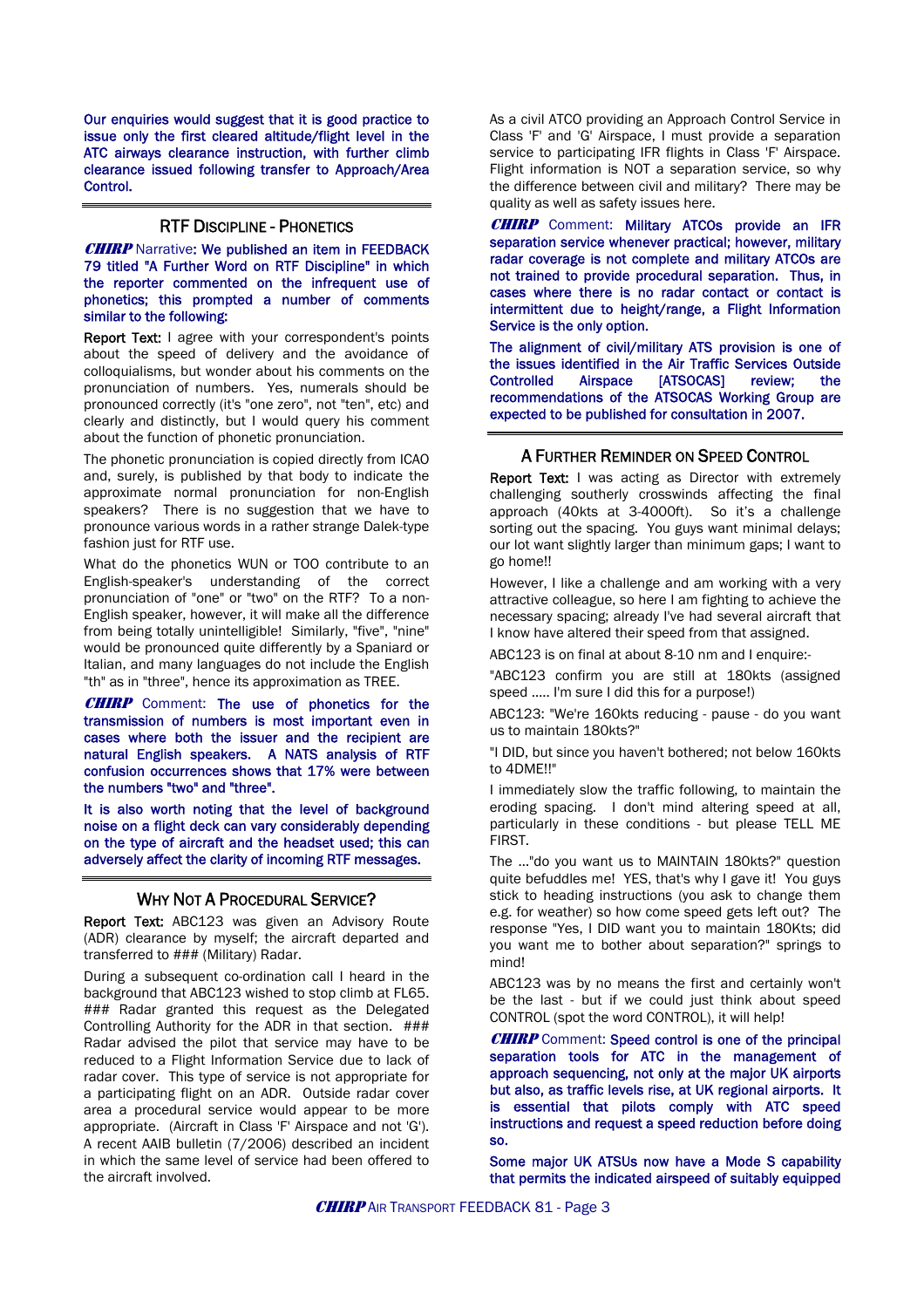aircraft to be displayed continuously on the controller's radar display.

From a flight deck point of view, most company SOPs specify height/range criteria by which the aircraft must be stabilised at the relevant approach speed on the glidepath; consequently, information from ATC as to the range to which an ATC speed instruction is to be maintained would be most helpful.

#### DESCENT PROFILES (FB80) - AN ATC COMMENT

Report Text: I'd like to comment, if I may, on an issue raised in the last issue of Feedback (No: 80).

Under the title "Workload, RTF congestion ..." on page 6, reporter (1) says "We seem to be getting more and more requests to be at a level x miles before a waypoint".

This is probably true - but the reporter needs to know why. He/she should pay their nearest ATC centre a visit and the reason would become clear; we have more vertically banded sectors now than ever before. We also have restrictions on which aircraft may or may not enter certain sectors; in the vicinity of BCN, for example, Manchester TMA inbounds are not permitted to enter the high level sector (above FL335) so such aircraft are descended below.

What I teach my trainees to do is, if you are going to give a level restriction by a point then don't clear an aircraft direct to a later fix. In the original example I would give a routing of EXMOR - MONTY and then a subsequent descent restriction of FL330 level EXMOR. If, however, the aircraft has been cleared direct MONTY, then we (the ATC community) have been led to believe that it is easier for you, the pilots, to be given a restriction that is still current on your FMS (i.e. 100 miles before MONTY). If it's just as easy to say abeam EXMOR then please use this forum to tell us which you'd prefer - it makes very little difference to us.

Reporter (2), also on page 6, raises the issue about nominating additional waypoints to identify descent restrictions, an issue that we have supported for many years. Unfortunately sector boundaries are constantly under revue; what may be good today probably won't be tomorrow! We have had an inbound level restriction to the London area from the West (FL140 level 40 miles before OCK) for many years now and we still haven't been able to get that position named! The week after it finally happens I can guarantee that either the En-route or Terminal Ops departments will decide that aircraft should be level 5 miles before that position to solve an as yet unheard of separation problem! I'd love a fix for every position that I need aircraft level by but I'm not sure there are enough five-letter words to cover Europe let alone the world!

**CHIRP** Comment: Many Flight Management Systems delete intermediate waypoints when a pilot executes a 'Direct to…..' entry to a further waypoint. Consequently, as the reporter recommends, flight crew can accommodate an intermediate descent restriction relatively easily, provided the ATC instruction references a waypoint that has not been deleted by the flight crew following receipt of a prior 'Direct to....' instruction.

Given the difficulty in nominating additional waypoints, as mentioned in the last issue, any other suggestions for improving the current procedure would be welcomed.

#### FLIGHT CREW REPORTS Most Frequent Flight Crew Issues Received: 12 Months to December 2006 179 <sup>46</sup> <sup>40</sup> <sup>38</sup>  $\frac{24}{17}$  16 14 13 13 0  $\overline{2}$ 40 60 8<sub>C</sub> 100 120 140 160 180 **Duty** (Rosters/Rostering, Rest, Length, Crewing, Disruption) **Communications - External** (ATC, Regulators/Government) **Company Policies** (Absence, Operational, Safety Reporting) **Procedures** (Use by Others, Adequacy,Use by Reporter ) **Physiological** (Illness/Incapacitation, Health/Fitness/Lifestyle, Absence) **Pressures** (From Management/Supervision, Commercial, Time) **Handling/Operation** (Aircraft Handling by Crew, Airmanship) **Security** (Ground) **Aircraft Technical** (Systems, Propulsion) **Fatigue** (Effects, Management of)

#### MORE PRESSURE TO VACATE

Report Text: Landing at a UK regional airport, wet runway, close to max landing weight. The landing aircraft behind us had been asked to reduce to minimum approach speed as one aircraft was going to depart between us and the aircraft following us - so we were aware that we needed to spend minimum time on the runway.

Shortly after we touched down 'Tower' asked us to vacate at an intermediate intersection, a turn off greater than 90 degrees - it was just not going to happen at our weight on a wet runway and with a short turn-round where brake temperatures may have been an issue. We were then asked to expedite off at the end of the runway. Because of this request I approached the turn off at a higher speed than I was comfortable with, but we did vacate safely.

I find it very distracting during the busy landing phase on a relatively short runway to have the tower requesting unsafe turnoffs. I also believe that being asked to expedite off the runway (especially where the turnoff is at 90 degrees, on a wet runway) will eventually end up with an aircraft sliding off the end. There cannot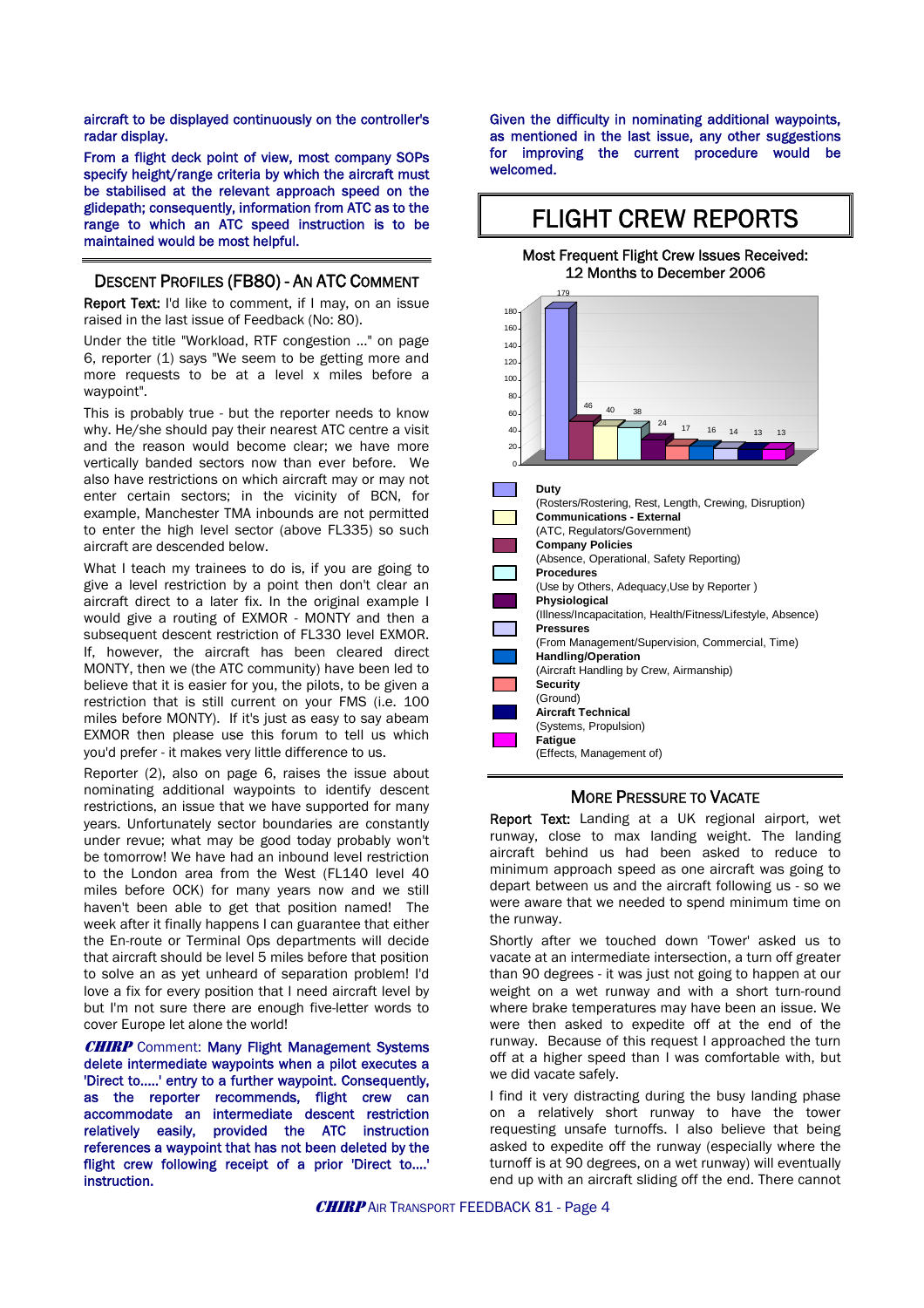be a pilot flying commercially in the UK that does not realise that runway occupancy is an issue. This sort of thing is happening more and more in the UK these days and I think it is only a matter of time before it ends up with an incident. To be fair, I did telephone the watch supervisor after landing and discussed the instructions we had been given during a busy phase of flight, and he was very receptive.

Please, can Tower controllers desist from asking us to expedite vacating - especially if there are no rapid exits, but if they are going to ask - please do so before we land, and have some idea as to the performance of the aircraft and the prevailing conditions.

**CHIRP** Comment: As the reporter acknowledges and has been mentioned previously, high intensity runway operations are part of everyday life at most major airports; however, in cases where an ATCO anticipates that an aircraft should vacate the runway at an intermediate exit using other than a high-speed turnoff, advising the flight crew as early as possible will allow the pilot to assess whether the conditions will permit the aircraft to vacate safely at that exit and to plan accordingly.

#### TOO MANY CONDITIONS?

Report Text: During taxi at a major UK airport, we were cleared to the holding point behind a non-UK MD 80; on the right-hand side of us a company aircraft was holding and one other aircraft was holding on the Rwy.

I was most concerned when Tower ATC gave a series of instructions that started with, 'Clear take-off' to the aircraft on the runway, then gave conditional line-up clearances to all three other aircraft at the holding point. As we were last in the queue we had to wait for all three other aircraft to depart prior to lining-up. As clearly there was no inbound traffic I seriously question the wisdom of this form of clearance at so vital a time (i.e. entry to an active Rwy).

After discussion with my F/O, we felt very much dislocated from the normal situation of receiving a clearance instruction from ATC, with a clear time condition attached.

At a time when the two major problems associated with poor RT practice (level busts and unauthorised entry to an active Rwy) are being so actively reviewed, I just cannot believe that this is ATC-RT 'Best Practice'. A simple 'line-up' to each A/C in turn at the appropriate time, is clear, simple and unequivocal, and is also what we used to expect! I am not happy that ATC put so much extra onus on flight crew to line-up in a sequence, when their job is to keep us apart! There may certainly be reasons for this clearance I am not aware of, but ATC-RT 'Best Practice' - I think not!

#### **CHIRP** Comment: The reporter's concern was raised with the ATS provider, who provided a detailed response, summarised as follows:

The reporter raises an important issue and one which is currently subject to much consideration and two operational trials.

Whilst there may be a large gap in arriving traffic, conditional clearances are still important to ensure we maximise the departure capacity and do not miss opportunities. It is possible to depart 3 consecutive aircraft in a 10-mile gap but only if Tower obtains prompt release from Radar/TMA and pilots are responsive to line-up and take-off clearances.

Due to complexity of airspace and confliction with other airports, ATC at XXX have to co-ordinate the majority of departures immediately before take-off with TMA and/or XXX Approach. The Tower controller therefore needs to carefully manage R/T and telephones whilst achieving one-minute departure separations. It is likely that the sequence of events in these circumstances is:

- 1) Clear No. 1 to take-off,
- 2) Issue conditional line-up to No. 2,
- 3) Co-ordinate the release of No. 3 to ensure it can actually be lined-up
- 4) Transfer No. 1 to TMA/Radar
- 5) Clear no 2 take-off,
- 6) Issue conditional clearance to no 3, co-ordinate next aircraft in sequence, and so forth.

Conditional line-up clearances also provide situational awareness to pilots that they are next in the sequence and therefore can complete their pre-take off checks and be ready when cleared. It also provides the opportunity for crews to confirm if they are not ready, as due to the very short taxy distance from some stands to the full length holding points at this airport, it is a frequent occurrence that crews are not ready on reaching the holding point, as the cabin is not ready. In such a case the order can be quickly rearranged.

From a situational awareness point of view we also believe that a pilot who has just commenced a take-off roll would prefer to hear 'ABC123 after the departing xxx line up runway xx', rather than 'ABC123 line up runway xx'.

#### SID STANDARD OPERATING PROCEDURES

Report Text: When departing CCC (UK regional airport) the SIDs have a stop level of FL70. After take off ATC routinely ask for our passing "level". This is normally around 3,000ft. Given that we are climbing rapidly to a Flight Level we already have 1013mbs set and therefore quote our passing Flight Level. Our company SOP is to set 1013mbs as soon as possible after the acceleration phase has commenced (1,500ft usually) as a barrier against forgetting to do so.

Some controllers accept this but others insist on an altitude, resulting in an unpleasant altercation on the RT with some crews re-setting QNH whilst rapidly approaching the cleared Flight Level, a sure recipe for a level bust. Other crews with local knowledge delay setting 1013mbs until receiving the "passing Level?" request, again risking a level bust.

The ATC definition of "Level" appears to be either Altitude or Flight Level depending on aircraft vertical position in relation to Transition Altitude but ATC need to realise that we must have 1013mbs set when climbing to a Flight Level and if they require Altitude then they should convert the Flight Level report themselves.

**CHIRP** Comment: For the reasons stated above, many operators' SOPs require that the Standard Pressure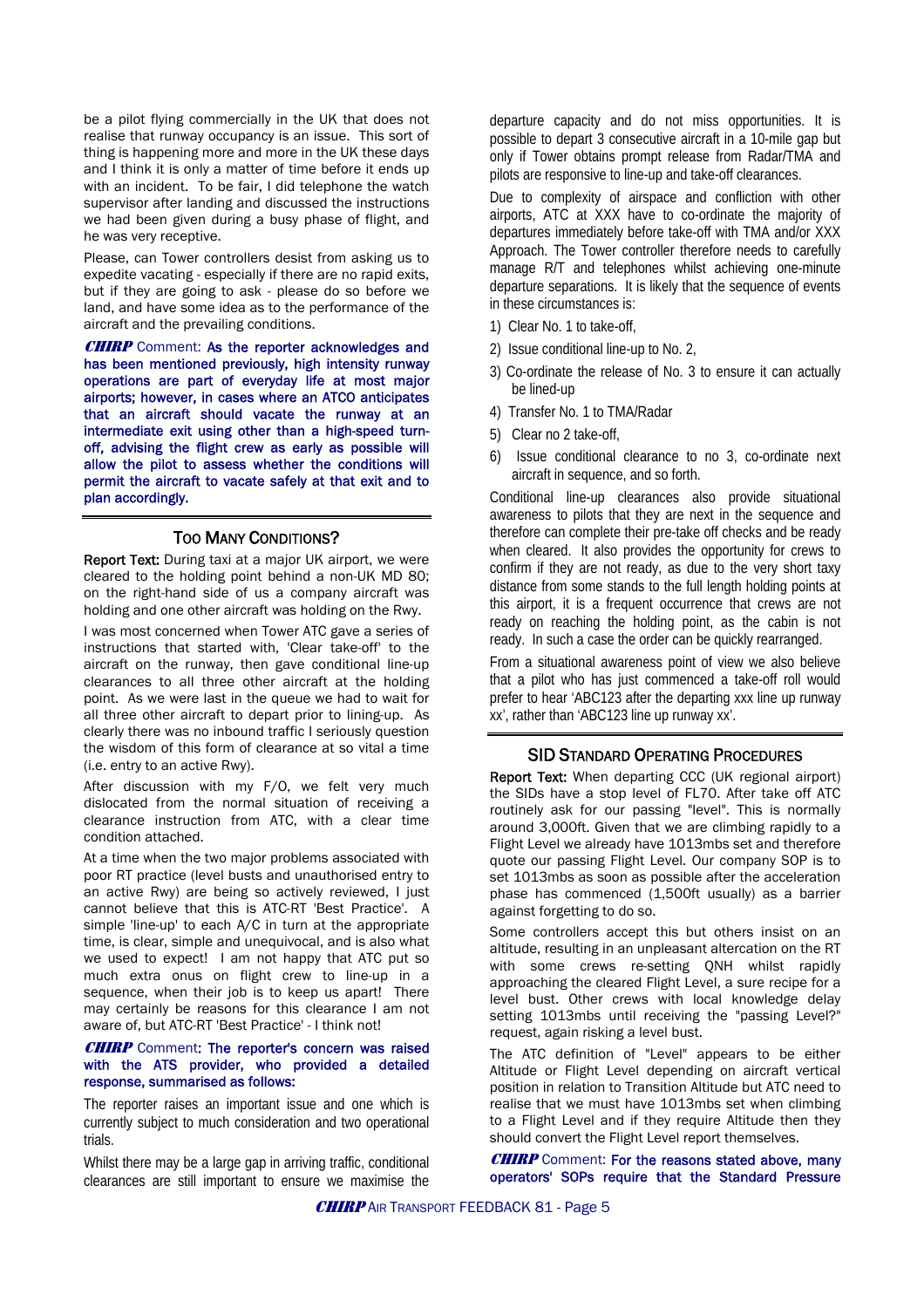Setting (SPS) be set when obstacle clearance is no longer a factor.

If the purpose of the ATC call is a radar check, the standby altimeter reading should suffice. However, if the call is to verify Mode 'C', vertical separation as displayed to the controller is on the basis of QNH below the Transition Altitude (TA) and the SPS above the TA. In the latter case, if it is not possible for ATC to verify Mode 'C' prior to the aircraft reaching 1,500ft, delaying the check until the aircraft has climbed above the TA would seem to be worthy of consideration.

The matter has been raised with the ATSU concerned.

#### VHF INTERFERENCE - SOME ADDITIONAL THOUGHTS

Report Text: With reference to the report 'VHF Interference - An ATC View' in FEEDBACK 80 I agree with all the points made both in the report and in the reply comment by CHIRP. However, I think some more practical points need to be made if this issue is to be rectified.

Firstly, "pilots should observe the designated operational coverage (DOC) for that particular frequency, as published in the UK AIP". Of course pilots must obey this; unfortunately the UK AIP is not kept in the crew room or on board aircraft. Also the DOC values are not written in any documents that are kept in the crew room or on board aircraft. This means that crews are unable (practically) to reference and therefore obey the DOCs. Even if the documents were available, it would be impractical for crews to be faffing around looking for such information whilst checking-in in the crewroom and the fact that we needed to do this for a particular airfield (i.e. the fact that there is no ATIS available) would need to be highlighted on the paperwork at check-in. To reference such information in the cockpit whilst in-flight is also impractical if it is buried in the middle of some text manual and most of us would forget until it was too late anyway i.e. as we went to transmit near to or during descent.

I regularly fly into DDD (UK regional airport). On the approach plates underneath the approach frequency there is a note saying "contact approach at least 10mins before ETA". It does not specify that this is only for certain flights (e.g. only G/A, or those without a flightplan) and neither does it specify a reason for the procedure. Therefore, I always call at least 10mins before ETA on Box 2 and it is likely that I am outside the DOC on each occasion. Does this procedure at DDD and other airfields with similar local procedures need to be reviewed?

**CHIRP** Comment: The reporter raises two relevant points; the availability of DOC information to flight crew and the compatibility of DOCs with current flight crew SOPs.

As regards availability, there would appear to be merit in providing some information on DOCs in the general section of approach plate booklets.

The reporter's second point is also worthy of further consideration. Most company SOPs require an approach briefing to be conducted prior to commencing descent; in some cases this can be at around 120-130nm. Where no ATIS broadcast is available for the destination airfield, the flight crew's options for obtaining this information might be limited. This raises the question whether the DOCs promulgated for Approach/Tower frequencies are compatible with current operations.

Both points merit further consideration by the relevant agencies.

#### MAINTENANCE STANDARDS

Report Text: The maintenance at #### is causing a great deal of concern. Faults are often carried (with nothing in the Tech Log) for days until the aircraft night stops at the main base (AAA). Apparently, perfectly legally, daily checks are only carried out at 48hr intervals.

A recent incident is indicative of the problems. A pilot reported intermittent low oil pressure on the last sector of the day. The aircraft continued to destination and the fault was entered in the Technical Log. Seven quarts of oil was added to engine and a high power ground run carried out with no problem evident. The Tech Log entry was cleared and the aircraft declared serviceable. I think the reason was the aircraft had done more than 20 sectors since its last 'daily' check.

#### **CHIRP** Comment: A captain's legal responsibilities include the recording of defects at the end of the sector on which they occurred.

The interval between 'Daily' checks can extend to 47hr 59mins (the start of one 24-hour period to the end of the subsequent one); however, a company operating a number of short sectors should have appropriate procedures in place to monitor consumables such as oil contents. Also, the aircraft captain has a legal responsibility to ensure that the aircraft departs with sufficient oil to complete the sector; however, in cases where short turn-rounds are scheduled, the practicality of flight crew checking engine oil levels may be a factor, particularly in the case of engines with specific time constraints associated with the check. In such cases, the operator must ensure that the captain's legal responsibilities can be met.

#### NEW TECHNOLOGY - NOT FOOLPROOF

Report Text: We were scheduled to depart AAA (a major UK airport) in a new corporate jet that is equipped for a paper-free operation. The First Officer (FO) was the Pilot Flying.

I had acquired the clearance and asked the FO if he would load the Flight Management System (FMS) while I went in and paid for the fuel. The truck had arrived late and I wanted to be sure not to miss our departure slot. When I returned to the aircraft, the FO had loaded the FMS and I reviewed with him the clearance including the departure SID using the aircraft's new 'paperless chart' display screen with the SID on it. The unit displays a default enlarged view of the SID which obscured the name of the SID.

We departed runway ## and were in a right turn and climbing out of 5,000ft when ATC called us and inquired what SID we were flying. I went to the display unit and reduced the SID presentation and saw that we were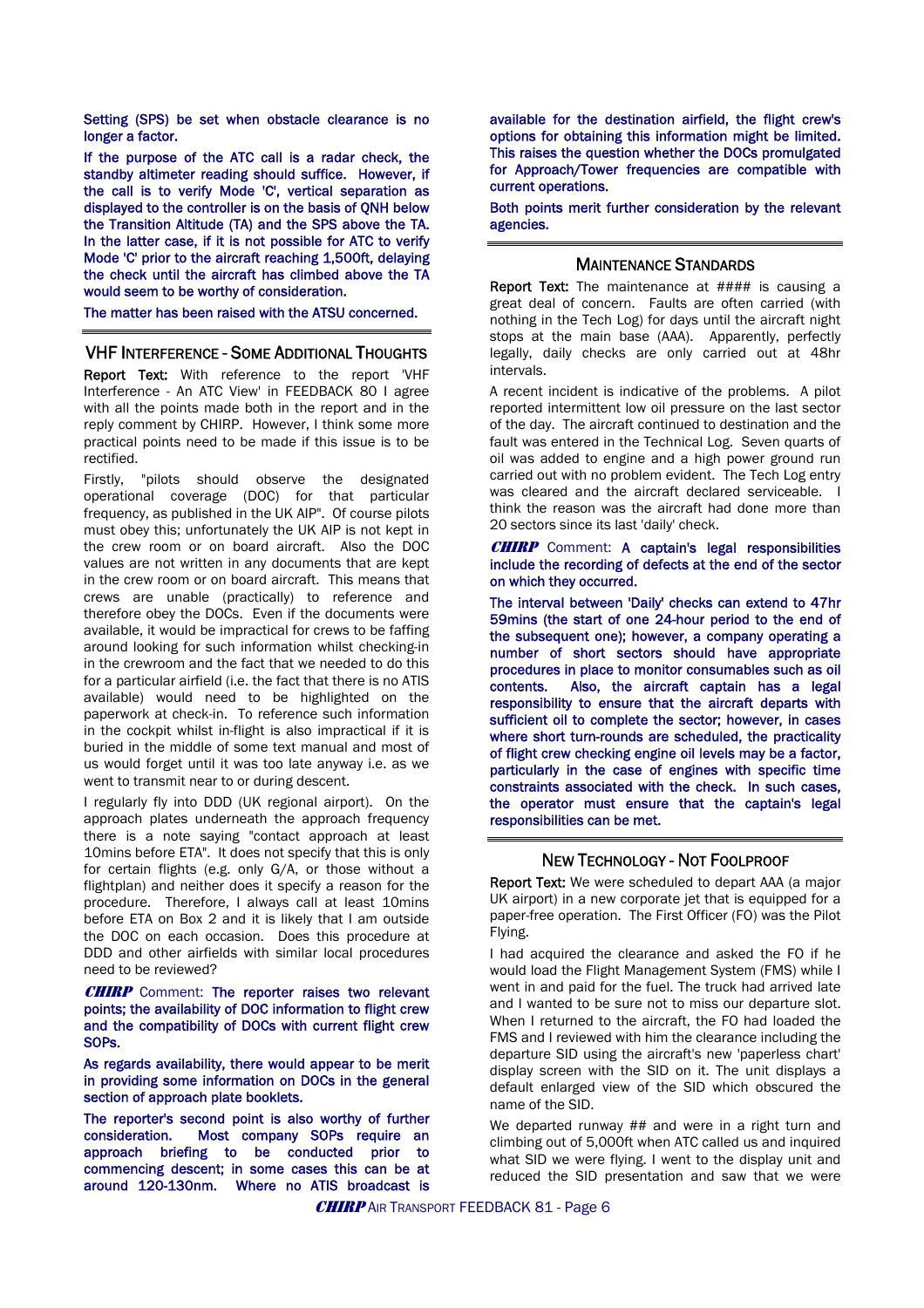flying the XXX1B departure. At that time ATC gave us a left turn and a climb to 8,000 feet. We thanked them for their help.

We had been cleared for the YYY3B departure; however, the FO had inadvertently entered the XXX1B SID, commenting later that the XXX1B was the SID he usually flew when departing AAA.

We learned a couple of things from this experience. While our briefing of the flying of the SID was perfect, it was the wrong SID. We should have reduced the size of the SID presentation on our display unit to confirm the name of the SID. It is also easy to sub-consciously enter what we usually do rather than what we are now supposed to do. The new technology combined with a little time pressure contributed to an incomplete review of the total SID page.

Our future use the 'paperless chart' display will include reducing the chart presentation or scrolling through the entire SID to confirm all elements of the SID including the SID name.

#### 123.45 MHz - A COMMENT

Report Text: I note that your Autumn 2006 issue contained a comment about the use of 123.45 MHz as an air-to-air RT frequency not being permitted in UK airspace.

The problem is that transatlantic aircraft that use 123.45, as approved by Shanwick/Gander, have a VHF footprint that covers the UK when the aircraft are at altitude. The CAA has been totally obstructive in removing the frequency from ATC use, despite being aware of the problem for years. Indeed some years ago Southend had to abandon the use of 123.45 because of such interference. Why does the CAA persist in this King Kanute attitude to 123.45 and not follow international practice. How do we expect others to standardise on ICAO if we do not!!

P.S. I believe 123.45 is allocated now to an oil rig in the North Sea!! Hardly unchangeable.

**CHIRP** Comment: The fact that two aircraft at cruise altitude on opposite sides of the UK FIR can legally converse with each other on 123.45MHz in accordance with ICAO standards and recommended practices (SARPs) calls into question the rationale for the UK difference. Given the CAA's intent to minimise the number of UK differences to ICAO SARPs, this one merits an early review.

#### AN ASSUMPTION TOO FAR

Report Text: I was contracted to carry out a survey task overseas. It being my first time flying in this area I tried to buy maps only to find that the ICAO map 1/500,000 is out of date and out of print whilst the Jeppesen although aeronautically current and up-to-date has very little topographical info; not ideal for low level survey flying. Being freelance I had no real back-up although I had been given an airspace brief on arrival.

On the first two days the observers had the areas to be surveyed marked on road style maps. This was very helpful as it enabled me to be spatially orientated and with the aid of the GPS (no moving map) to give

accurate position reports to ATC. On the third day I was accompanied by the senior observer, who had been participating in this type of helicopter survey for many years; he had no maps, a very broad accent, and was very over confident. That afternoon we were operating in an ATZ (Class C Airspace). I had considerable difficulties liaising with ATC as the GPS went u/s and I could not understand what the observer was saying; also map reading was not possible at the low attitudes that we were operating. ATC must have been getting really fed-up with my inability to communicate effectively.

With only one task remaining, we had to land due to rain and I could hear fixed wing aircraft taking avoiding action from large build-ups in the area. The observer was keen to complete the task once the rain ceased but as I did my walkround I heard thunder. The observer tried to persuade me it was quarry blasting but after the second rumble he phoned his control centre who confirmed lightning activity - who says CRM is not necessary single pilot!

Once airborne he briefed for the next survey task to the "city dump". I asked him to give the location in some reference that ATC would be familiar with and was told "every local knows the city dump" so I requested clearance to the city dump. The clearance that I received did not include the phrase "city dump; however, I read it back knowing that the ATCO could not have misheard "the city dump" and assuming that the controller knew the city dump and had given me the best clearance possible for other traffic to know where I was going. I was not comfortable about the situation but I knew that at the height I was flying I could not possibly be in conflict with other traffic except that I could cause a TCAS alert.

Once having started the survey task, I had little idea of my location but ATC requested it as I crossed a low ridge, I suspect giving a brief SSR return. By this time I could see I was approaching what had to be the city dump and reported so but was told by ATC in no uncertain terms that my clearance had not been to the city dump but to a point several miles away.

I was clearly in the wrong and should not have started the last survey task but with no maps of a suitable scale (1/250,000) with obstructions/power lines marked, no GPS available and no local knowledge my options were limited but my biggest problem was the observer. I was operating in his local area on a task with which he was intimately familiar, but I could not get him to understand that I needed to know where I was and where he wanted me to go!

**CHIRP** Comment: The key lesson to be learned from this report is that reliance on local knowledge and a single item of navigation equipment is no substitute for detailed planning. A lack of preparation can leave an individual vulnerable to a subsequent unanticipated failure/change.

A particular point that the reporter highlights is that, in the absence of a challenge from ATC, he assumed that he was clear to proceed. If in doubt, always confirm the clearance with ATC and possibly save yourself the greater subsequent embarrassment.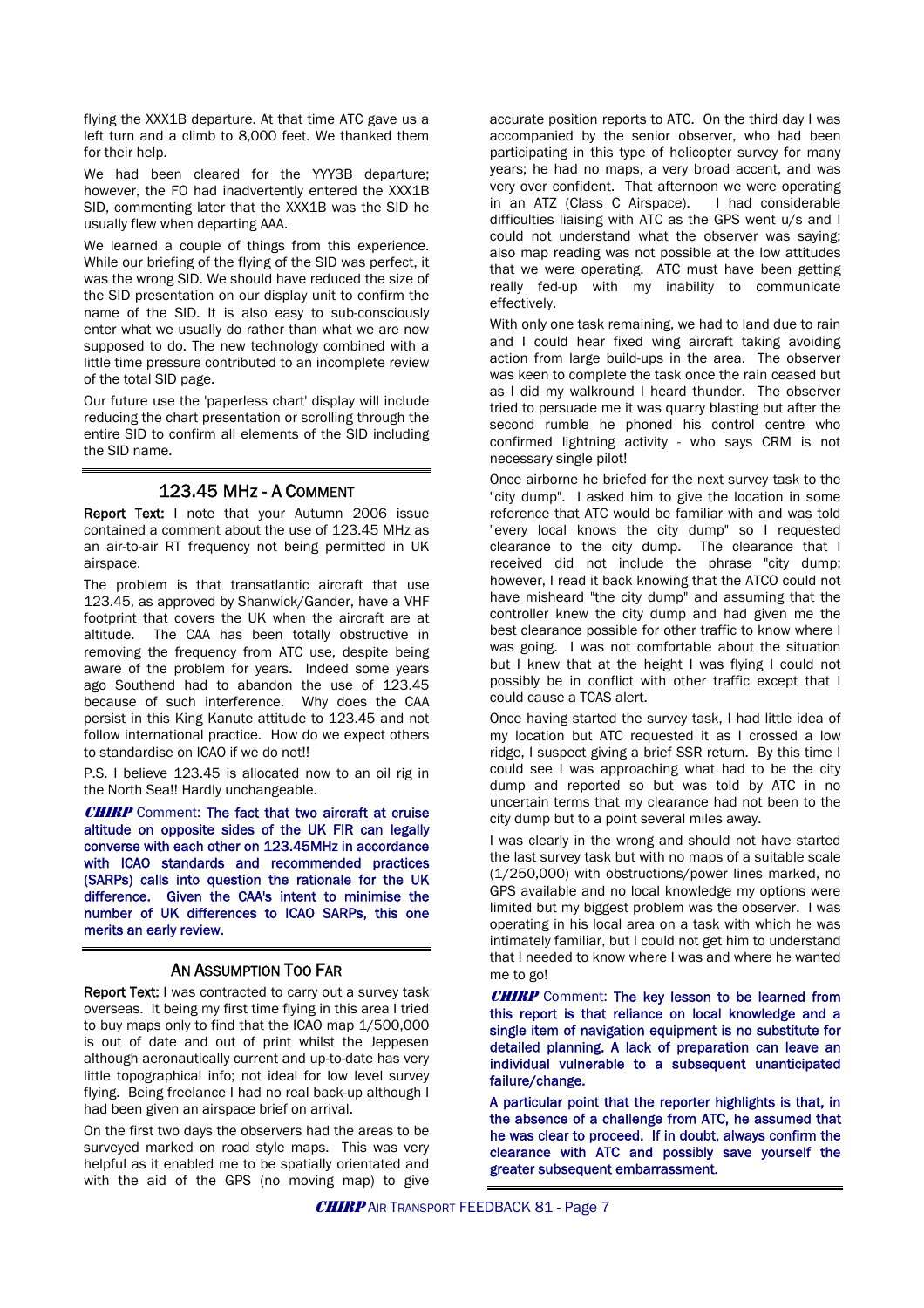#### HASSLE, HASSLE

Report Text: I was rostered for a morning standby duty until reporting for duty in mid-afternoon to fly two sectors.

Around one hour before my scheduled report time, having just set out for work. I received a call from crewing telling me that the crew would be required to self-position in a hire car from our base to another UK regional airport, then position the aircraft to AAA ((another UK regional airport)) to fly two sectors to BBB (UK) and back to AAA. Crewing then asked me to get to the airport as quickly as possible. I explained that I was en-route already and that I could not give any guarantees but would be there by my rostered report time.

I arrived at the airport security to be greeted by one cabin attendant who explained that the cabin crew had also been called early and that the other pilot had gone to collect a hire car. When the cabin crew were all present I called crewing to let them know and advised them that as soon as the hire car was sourced we would set off. I was then informed that we would now only be positioning the aircraft to BBB and operating the return sector to AAA.

As soon as the hire car arrived we set off. Having been in the car some two minutes, the time now being our original report time, I received another call from crewing asking if we had set off. I confirmed that we had just departed. They then asked if we could get there as soon as possible as operations wanted the scheduled return flight to AAA to be delayed as little as possible. I explained that the en-route rush-hour traffic would be busy but that I would consult with my colleague, who was driving. He had guessed the content of the call and as a crew we all agreed that we would not be unduly rushed but would make our best efforts to get there in good time by pooling our knowledge of the route and to make the best we could of the journey.

After another half hour or so we received another call asking for an updated ETA). We made an informed guess that we would be about another 35 to 45 minutes, as we were still in relatively heavy traffic. On arriving at the airport, we had to find a petrol station to fill the car, as crews had previously been warned that if hire cars were returned unfilled the crew member responsible would have the cost difference charged to them personally.

On arriving at the airport, whilst looking for the car hire return car park, we were called yet again by crewing asking if we could hurry up and get there as soon as possible, as Operations were asking for an ETD for the positioning flight. I asked them to get Operations to call us directly in another 10 minutes to discuss the aircraft refuelling to help expedite our departure.

Now being approximately two hours late and having been constantly harassed during our journey, on talking to the ground staff we discovered that both Crewing and Operations had known that we needed to position the Aircraft several hours before we were called. We could have had additional time to make the journey

without then running late and without the pressure being applied to constantly hurry up

In the event we then had a technical problem to deal with on our departure, which further delayed the flight by 30 minutes, as we checked the problem, ran the appropriate checks and talked to Maintenance about the correct procedures for departure.

Finally, we briefed the departure, which involved some recent changes to our company SOPs. Subsequently, during the take off roll, I felt that as a crew we had not allowed ourselves adequate time to brief our new roles and responsibilities. No problem developed but had we not been put under constant pressure to rush I believe that this situation would not have arisen.

I feel that as a result of the lack of planning by Crewing and Operations earlier in the day, flight safety could have been compromised as a result of the pressure that had been applied to us, in spite of the fact that as a crew we kept the attitude that we would not be unduly rushed.

**CHIRP** Comment: It can be very difficult in a situation such as that described to resist pressure to take short cuts 'in the company's best interest'; in this case the crew correctly resisted the pressure from crewing.

In such circumstances it is particularly important that the aircraft commander takes sufficient time to ensure that the pre-flight briefing is sufficiently comprehensive to ensure that all members of the crew are no doubt as to the SOPs and their safety responsibilities.

#### FLORIDA TWO VARIATION

Report Text: My company uses the "Florida 2" Variation on flights returning from Western Canada to the UK. This permits the pilot complement to be reduced to 2, instead of the 3 that would otherwise be necessary (third pilot acting as "relief", allowing sequenced rest to be taken).

These flights follow a long duty from the UK the previous day, which involves positioning after the Flight Duty Period (FDP) by a local airline to another city, then an 18-30hr rest period before reporting for the flight back to the UK (not necessarily to your home base).

The Florida 2 Variation allows pilots who are "not acclimatised" to work a longer FDP than would otherwise be the case on flights from (quote from our FTL Scheme) "UK to Florida/Caribbean". The whole point of this Variation is that the crew are "not acclimatised", and this is reasonable in the context for which it was designed, the relatively benign time zone change between UK and Florida/Caribbean being max 5hrs.

However, despite the flight time to Western Canada being not dissimilar to Florida, the time change of 8hr exacerbates the problem of achieving proper pre-flight rest for the return sector because a crewmember "not acclimatised" usually awakes early in the morning local time. One then cannot sleep and remains awake until early afternoon when it is time to report for the flight back to UK. It is not uncommon to commence a 10 or 11hr FDP having already been awake for 8hrs or so. The absence of the third pilot removes any chance of rest if one needs a 20 min "shuteye" during the night.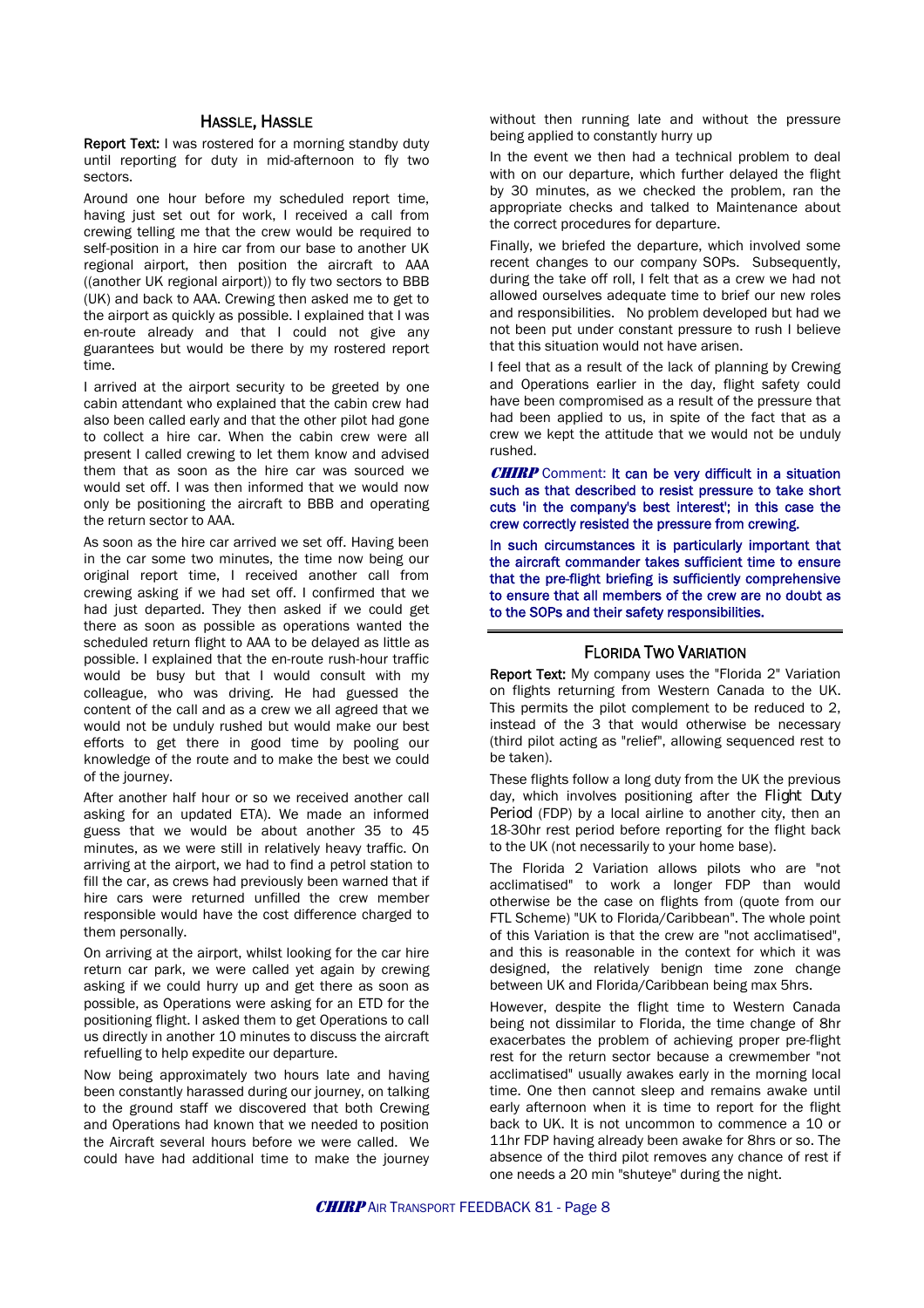This commercially-driven decision ignores physiological issues associated with long haul operations traversing many time zones. As UK charter airlines venture ever further afield without proper crew rest facilities, I feel that flight safety is coming second to commercial gain.

**CHIRP** Comment: The FTL Variation quoted in this report was introduced to permit a two-man crew to operate the longer sectors to/from the East Coast US and Caribbean destinations on the basis that they remained 'unacclimatised' during the stopover. The Variation includes some protections in the form of other duties/rest both prior to and subsequent to its use. Any significant factor affecting the duties, such as additional positioning or extra time zone changes, should be subject to agreement with the CAA Flight Operations Inspector designated to oversee the company's operations.

'Napping' does not require a third pilot to be present as the reporter infers; the CAA has approved procedures for flight crew to take short naps. Where this involves a two-crew operation, the procedure includes a regular check of the operating flight crew member by a cabin crew member. Each operator is responsible for deciding whether to adopt a policy on napping; where it is permitted, the precise arrangements and procedures should be promulgated.

The matter has been referred to CAA (SRG).

#### LGW ATIS

Report Text: On the LGW ATIS frequency variable winds are announced as follows: "150 degrees 10 knots variable between 100 to 250 degrees".

This last bit (variable between ONE ZERO ZERO TO TWO FIVE ZERO degrees) is very confusing. I am a regular visitor to LGW and have got used to it now, but I can imagine this is really confusing to non regular, non native English visitors (as it was to me the first day I heard it).

At other airfields the word "AND" is used. Maybe this is an idea for LGW ATIS as well; wind information is a safety issue and needs to be clear to all pilots using the airfield.

**CHIRP** Comment: The reporter's comments were passed to the ATSU management, who subsequently confirmed the terminology quoted above.

A change to the automated phraseology software is to be introduced as soon as practicable.

## CABIN CREW REPORTS

#### USE OF MOBILE PHONES

Report Text: This isn't the first time I and the whole crew have been led by the flight deck crew and ground staff underneath the wing and tail to get to our suitcases and crew transport. This time, however, a refuelling truck was attached and in the process of refuelling. One crew member was on the phone and didn't even bother switching the phone off but went ahead and walked talking all the way.

**CHIRP** Comment: The CAA strongly discourages the use of mobile phones in the vicinity of aircraft, because of the risk of distraction, aircraft system interference and possibly fire. Whereas the risk of a spark of sufficient intensity to ignite fuel vapour released during fuelling is extremely remote, the risk of a mobile phone user becoming distracted is much greater and may result in physical contact with the aircraft and injury. Signals from mobile phones can also interfere with fuel gauge readings and navigation equipment, and may cause spurious fire/smoke warnings in cargo/baggage holds.

## ENGINEERING EDITORIAL

#### CHIRP-MEMS - MAKE A DIFFERENCE!

None of us have immunity from mistakes; human errors will always occur. The real art is in trying to isolate the events to ensure that the consequences of our errors do not have a significant impact.

The key point to remember is that in aviation we are all involved in the safe dispatch of aircraft. Whether an individual works in a support role or a front line operational function, all are links in the proverbial chain.

In engineering this ranges from technical engineers who are responsible for the Approved Maintenance Programme and monitoring airframe and engine systems reliability, to the planners that schedule the tasks and of course the certifying licensed engineer at the 'coal face' and finally, the administrators who invariably 'feed' the IT systems that help to manage the engineering function overall. These are the links in a very complex chain and inadvertent errors can be made in any part of it.

In recent years statistics indicate that in the UK, the overall level of maintenance errors is in decline, something engineers can take pride in. At the same time the numbers of operating aircraft has risen, particularly in the commercial air transport sector.

Training requirements have also seen a number of changes, largely due to a change in licensing standards. In effect there is now a two-tier system, one task oriented and the other a more in-depth review of the aircraft systems and their operation.

In addition, the syllabus includes among other things a heightened awareness of what can go wrong by teaching human factors as a separate topic, which is repeated at two yearly intervals as a requirement for continued qualification as a certifying engineer.

However, from the analysis of maintenance events during the last ten years, it is apparent that very similar basic errors are still repeating themselves, for example,

- Installation errors failing to follow approved data adequately, omitting key stages in disassembly and subsequent re-assembly
- Handover errors failing to provide adequate communication to others who will be continuing the task, perhaps on another shift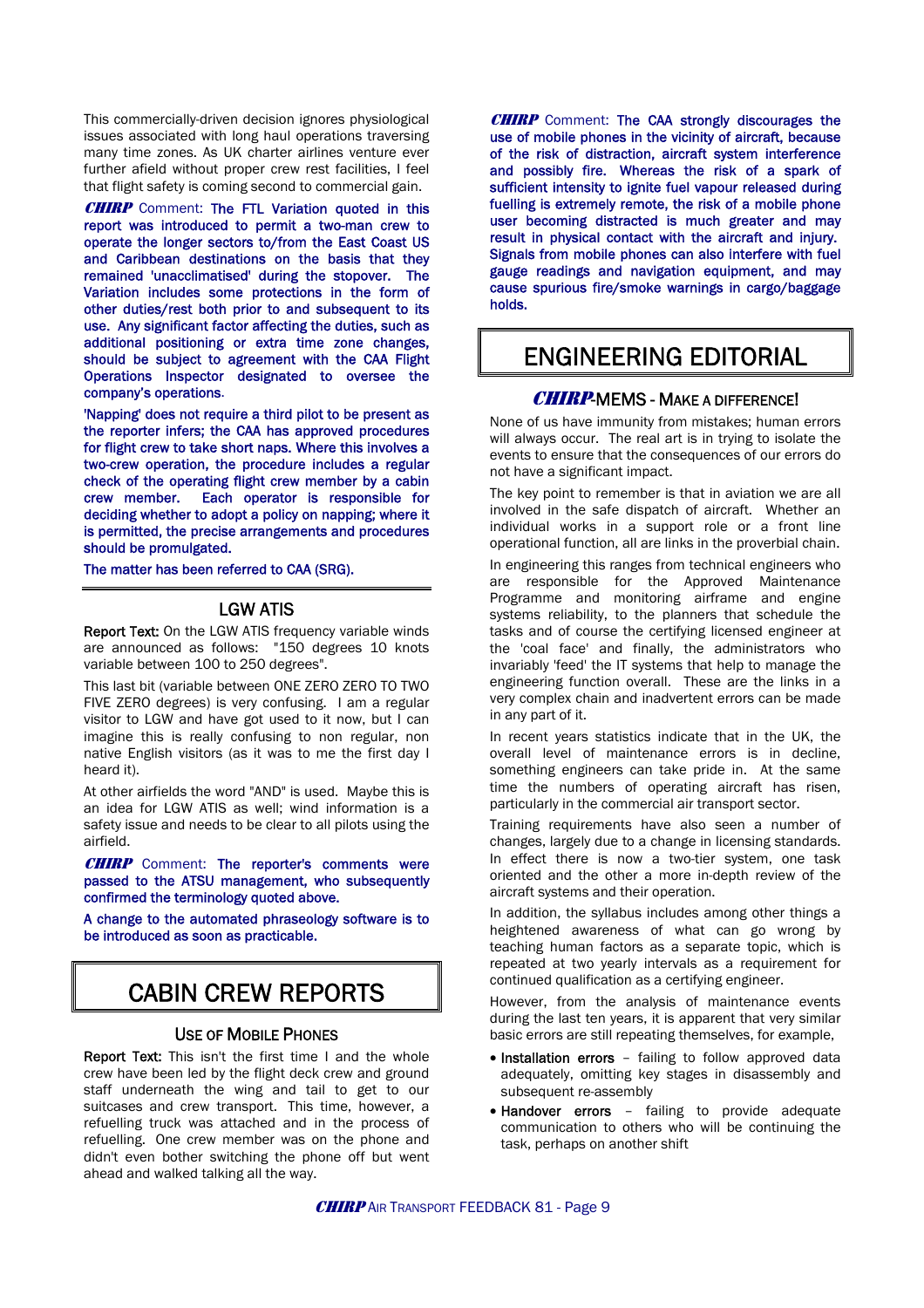- Poor inspection standards failing to inspect an installation adequately resulting in subsequent operating failure
- Poor supervision failing to supervise or provide mentoring to less experienced engineers resulting in certification of substandard work
- 'Blind stamping' acceptance on trust of another's work, resulting in certification of a task unseen leading to operating failure

So why do we keep making the same basic errors?

Leading organisations are already seeing the benefits of investing in their people, keeping them informed and by encouraging their involvement in what will soon be mandated, a company Safety Management System. This will provide managers and staff at all levels with an awareness of the risks they face and provide an open debate for feedback on possible solutions for long term fixes.

This process should provide a common sense approach to what is a very practical maintenance world, supporting an open culture to discuss what in the maintenance environment is equivalent to 'Airmanship' on the flight deck and develop the key skills that our maintenance industry needs.

The **CHIRP**-MEMS group was established to provide a focus for reviewing the causes of error and to act as a channel for feedback from individuals who are interested in contributing to an informed debate that we would like to open with you.

Professional engineers who would like to see the skill base move forward can help develop a safety culture across the industry that helps everyone to learn from their own experiences. All information will be treated in the strictest confidence in accordance with the  $CHIRP$ policies and procedures.

Significant errors that are identified during operation are normally reported by aircrew or engineers through the company or CAA MOR reporting scheme and investigated by the Quality department. However, there are invariably events which arise that could be considered as a 'near-miss', where an error is detected and rectified before any serious consequences result. There is a significant amount to be learnt and shared from these near misses if they are reported

As with pilots and ATCOs,  $CHIRP$  is interested in hearing from engineers who have made errors themselves, which probably have not been reported through the company scheme but nonetheless, are experiences from which others could benefit. The lessons learned from this type of event are equally as important as learning from the results of a formal investigation. As stated earlier, confidentiality is guaranteed and all individuals are protected by the **CHIRP** policy.

This is an opportunity to advise an influential industry group what it is you would like to see improved, and where possible, provide a considered approach as to how a solution to the issue can be found.

If you are interested in joining this 'skills' debate, please complete the attached confidential questionnaire. All submissions will be reviewed by the **CHIRP-MEMS team.** 

Mick Skinner

### ENGINEER REPORTS

#### Most Frequent Engineering Issues Received: 12 Months to December 2006



#### DEFECT REPORTING

Report Text: I was tasked with 3 "jobs" by the Engineering control centre

- 1. FOD by rudder pedals
- 2. Flt deck table filaments
- 3. Dome light

When I arrived at the a/c, the Captain was doing the pre-flight walkround and the First Officer (FO) was sitting in the right-hand seat.

The Technical Log showed "NIL DEFECTS" I asked the FO why nothing had been entered in the Log - especially the "FOD" defect. His reply was that I should talk to the Captain!

The FO reluctantly entered the defect regarding the dome light. I entered the defect regarding the table lights as an engineering entry. I proceeded to rectify the two defects and subsequently signed them off.

When the Captain appeared, he said he saw an apple roll and disappear by his feet under the rudder pedals. I asked why there was no entry to that effect in the Tech Log as it was an obvious threat to the safety of the aircraft? His reply was that he had sent an "ACARS" message and called Engineering on VHF, but hadn't bothered to enter it as a defect "in case nobody turned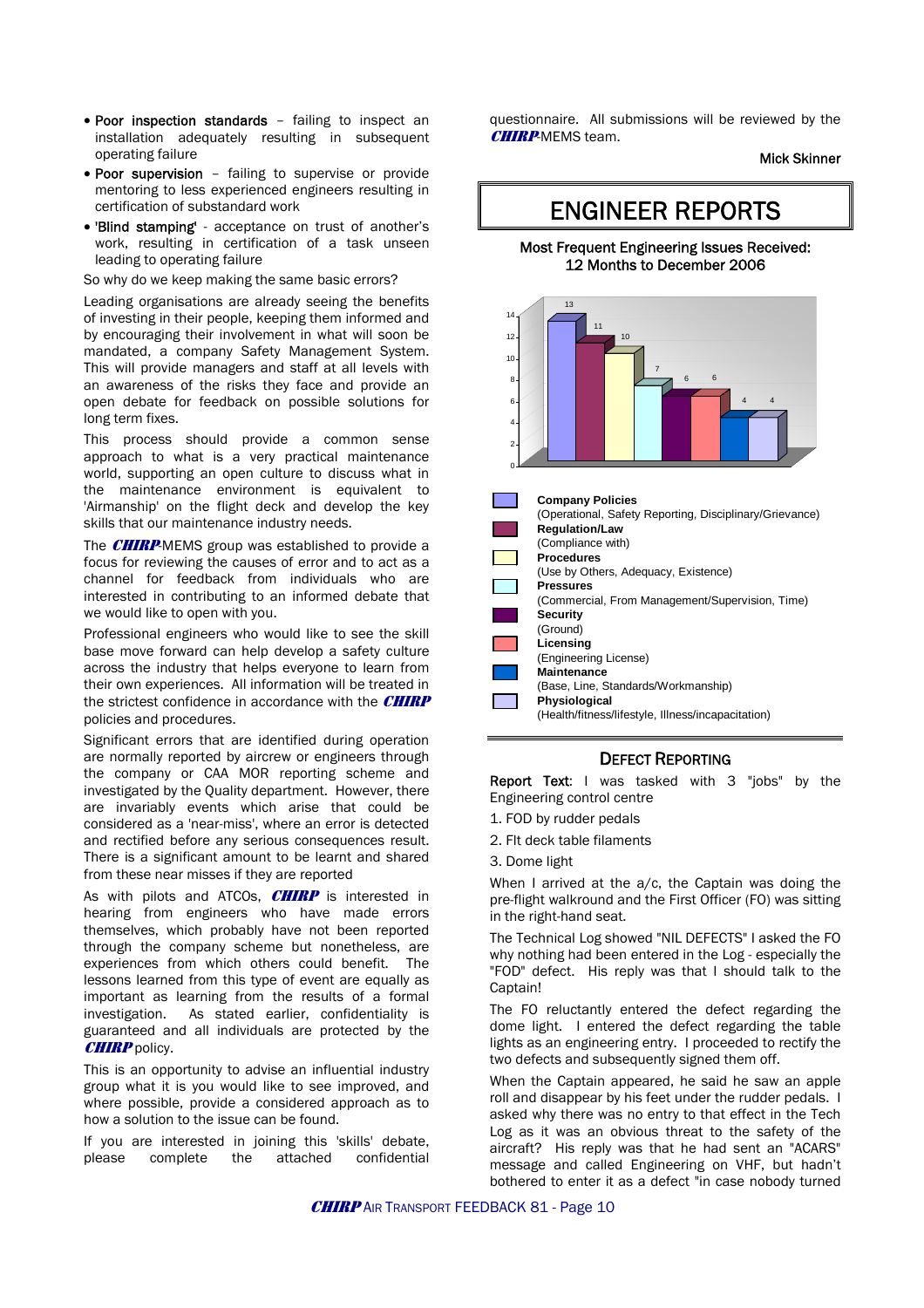up" he also said something like - "I didn't think it would matter".

I insisted that he should make a Tech Log entry due to the serious nature and eventually he did.

After some time, and a second engineer attending the aircraft, a green apple was found in the forward avionic compartment.

**CHIRP** Comment: The reporter's concern regarding the flight crew's apparent reluctance to enter defects in the Technical Log was raised with a senior manager, who agreed to issue a company notice emphasising the importance of doing so.

#### ENGINE RUNNING - SAFETY PROVISIONS

Report Text: Can you please advise me if there is any civil regulation that specifies engines must not be running when personnel are boarding/disembarking aircraft?

Additionally is there any civil regulation that specifies that engine guards are to be used when engines are running for ground maintenance checks, or is it left to the operator to decide?

**CHIRP** Comment: There is no regulation that precludes personnel from boarding an aircraft with the engines running although many airlines' Standard Operating Procedures preclude the boarding/ disembarking of passengers past an operating engine. The approved maintenance data for the aircraft type will normally give guidance on safe areas and distances from an operating engine.

Also, there is nothing in aviation regulation that requires the use of ground running guards. Guidance on the preferred location of ground running personnel, e.g. on head sets etc, or those involved in making ground running adjustments to fuel controls, etc., should also be available in the manufacturer's approved data.

There are obligations under existing health and safety legislation. The Health and Safety at Work Act requires an employer to provide suitable clothing, protective gear and equipment to cater for the activity. However, this does not necessarily mean that safety guards are required under these provisions either.

A responsible operator, acting under an employer's duty of care to employees, might go further and provide specific ground running facilities to minimise the environmental aspects of ground running, e.g. detuners, and, where extensive ground running takes place, then provision may also be made for safety guards to be part of the ground equipment.

#### GROUND PRESSURISATION MAINTENANCE CHECKS

Report Text: During a recent investigation into a pressurisation defect I and another engineer were subject to repeated ground pressurisation cycles. A total of 7 cycles were completed in my shift to prove the defect was cleared prior to issuing a release to service.

Prior to the check AMM precautions were followed with regard to safety personnel and medicals for operating engineers. After the maintenance I experienced headaches with an associated blocked nose type symptom, this was confirmed by my colleague. The following day my ears cleared with a painful 'pop' similar to that experienced when pinching one's nose and trying to breathe out. The pain in my ears continued for some days following the maintenance.

I concluded the problem was due to participation in repeated pressurisation cycles inside the aircraft during the preceding maintenance check. After enquiries with my company, no risk assessments or control measures for this procedure could be found; the company concluded that the procedure was not hazardous and was adequately covered with safety precautions in the AMM; also, pilots and passengers experienced multi pressurisation cycles without incident. I found they did not understand the differences in pressures and rates of pressure changes experienced by pilots during normal flying and ground crew on maintenance checks.

During flight the cabin air pressure reduces from an ambient ground air pressure of 14psi to a cabin altitude of 8,000ft (approximately 11psi) during the climb the aircrew experience a maximum cabin pressure rate of change of 600ft/min in climb and 425ft/min in descent. This is controlled by the aircraft pressurisation controller in the 'detent' position on my aircraft.

Whilst on maintenance the aircraft is pressurised to 6psi above the local ambient ground pressure. The engineers are subject to a pressure of 20psi internally in the airframe, nearly twice that of aircrew. This rate of change is manually controlled by the engineers on board the aircraft.

During the leak rate test the air supply is terminated to determine the leakage rate of the aircraft. The rate of change during this part of the test is uncontrolled by the engineer and is totally dependant on the status of the airframe seals. I have experienced rates of change in excess of 2,500ft/min back down to equalisation at ambient. This rate of change is up to 4 times that experienced by aircrew.

My company and I have carried out research including contacting my local HSE and CAA SRG medical specialists but advice has been minimal. There is still no risk assessment or control measure instigated for this procedure, so I have chosen not to do more than 3 cycles in any shift to protect myself. I would be surprised if other engineers had not experienced the same ear problems during these checks. I invited my managers to come and experience this procedure personally to determine for themselves if it was hazardous. They politely declined citing a lack of a pressurisation medical as the reason!

I would be grateful if CHIRP could find any information in regard of this procedure so that my company could put in a procedure that might officially protect us engineers.

#### **CHIRP** Comment: The reporter's concern was represented to the CAA, who provided the following response:

'Pressurisation checks to verify the adequacy of system operation are an essential part of proving aircraft serviceability. The reporter clearly identifies the key risk to